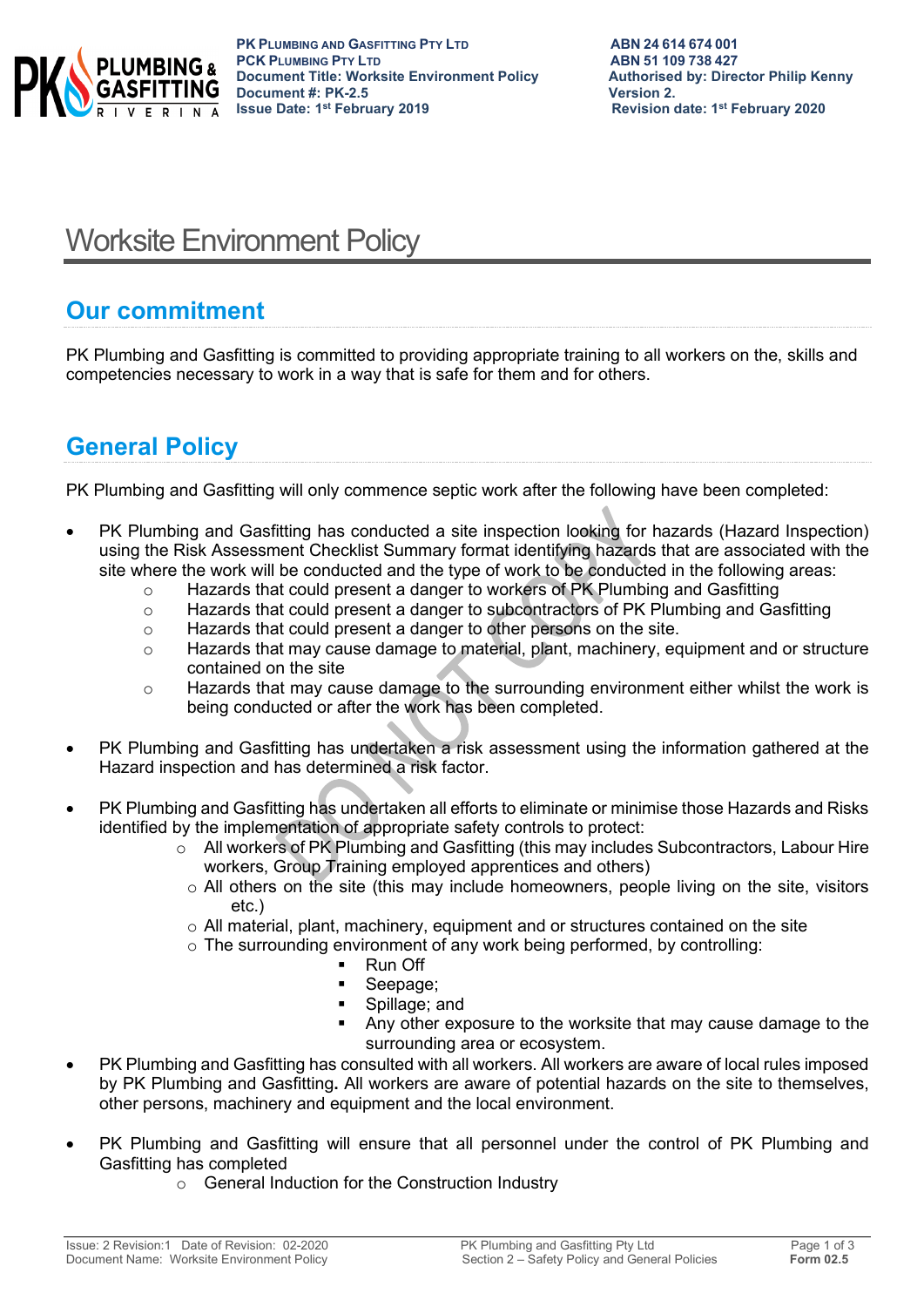

- $\circ$  PK Plumbing and Gasfitting Worker induction (understanding the policies of PK Plumbing and Gasfitting)
- o Site specific induction to the particular site delivered by the PCBU and where required in addition, training delivered by the Principal Contractor or Builder.
- PK Plumbing and Gasfitting will maintain a Safety Management System and that system will contain
	- Policies and Procedures of PK Plumbing and Gasfitting**;**
	- Safety Data Sheets:
	- Forms to be completed by PK Plumbing and Gasfitting workers;
	- General Work Health and Safety guidelines;
	- Details about training;
	- Safe Work Method Statements; and
	- Anything else that is pertinent to the safety of workers, machinery and equipment on the site and the local environment around the site where work is being conducted.

For each of the work activities and associated job steps identified in the SWMS provided. The supervisor of PK Plumbing and Gasfitting shall ensure that the appropriate Safety controls are implemented and maintained.

#### *Local Environment and Ecosystems*

It is the goal of **PK Plumbing and Gasfitting** to ensure does not damage the local ecosystem or environment.

Our aim is to ensure that all areas surrounding the work being conducted by PK Plumbing and Gasfitting is not negatively impacted.

To achieve this PK Plumbing and Gasfitting objectives are:

- 1. That all dust, seepage and contaminants will be contained safely on the worksite.
- 2. That all waste material and water will be appropriately disposed of without impacting that local environment.
- 3. That spill prevention and seepage control protocols are in place and monitored
- 4. Upon completion of the job, any requisite restoration work will be completed to ensure the ongoing environment is not negatively impacted by the work conducted by PK Plumbing and Gasfitting

### **Implementation and evaluation**

PK Plumbing and Gasfitting will ensure this Policy is reviewed and evaluated for its effectiveness in delivering policy objectives on an annual basis or earlier in the event of major changes to the legislation or our organisation structure and operations.

#### **Policy authorised by: Philip Kenny (Director)**

Signature: